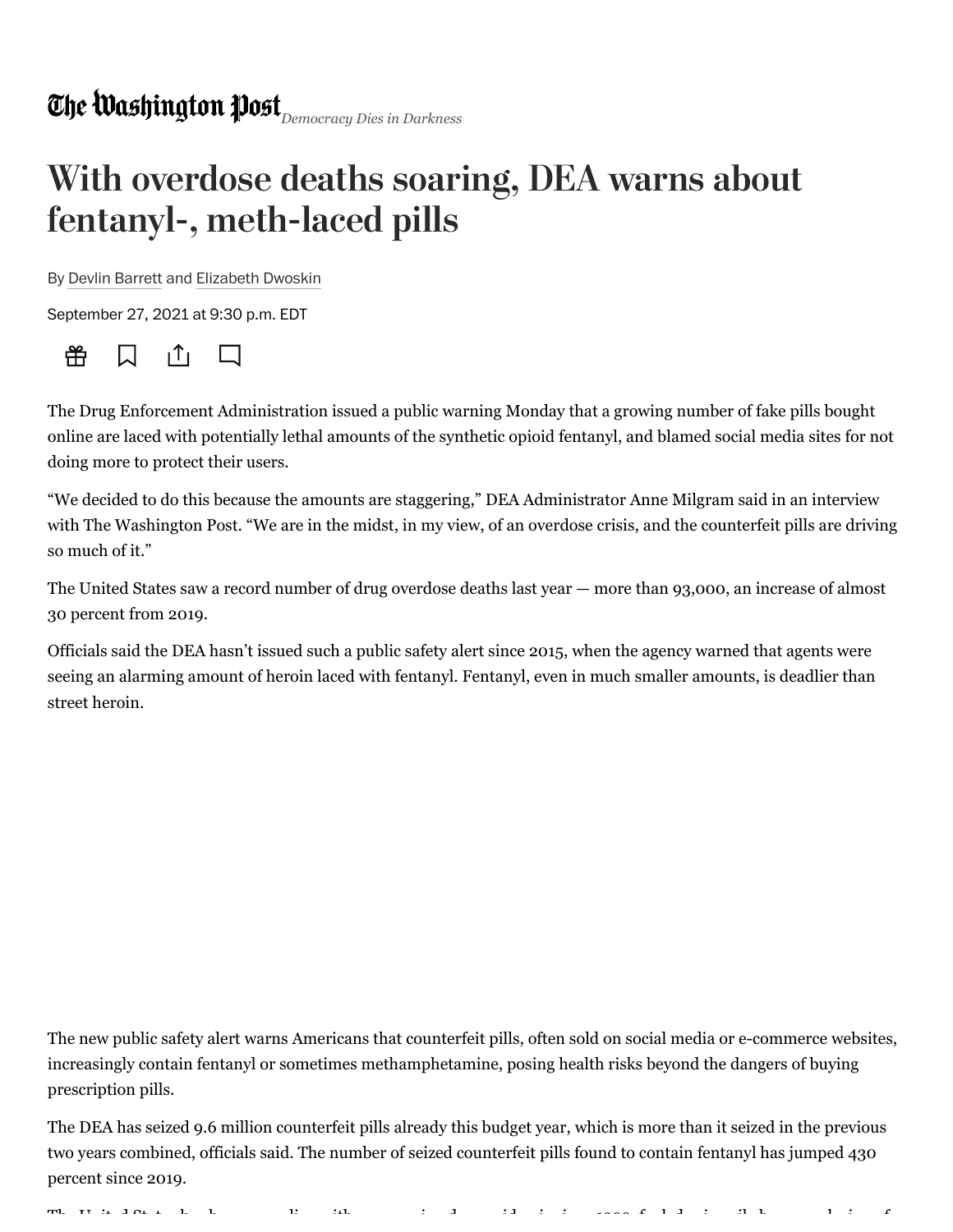The United States has been grappling with a worsening drug epidemic since 1999, fueled primarily by an explosion of opioid use. At first, that drug abuse centered around prescription pain pills, such as Oxycodone, Vicodin or Percocet. In recent years, the death toll has risen sharply, fueled in large part by fentanyl, a synthetic opioid that is relatively cheap to manufacture and distribute. Last year, drug overdoses killed more than twice as many Americans as car crashes. Many drug overdoses are the result of ingesting more than one drug, but experts say fentanyl is often involved.

Jack Westfall said part of the problem lies in the common assumption, particularly by young people, that a pill purchased online must be made in a reputable lab somewhere and, therefore, must not be too dangerous.

Westfall recalled getting a phone call from the medical examiner when he worked as a public health official in Santa Clara County in California in 2019.

"She said she had two teenagers on her table, and she was worried they'd both overdosed on pills," he said. "For those two teenagers, they thought they were taking a Percocet, and they each took half a pill, and even half was a lethal dose."

Westfall, now the director of the Robert Graham Center for Policy Studies in Family Medicine and Primary Care, said that often the pills contain a chemical variant, or analog, of fentanyl.

"People may look at them and think it looks like a Percocet, and then even if they hear it's got fentanyl, they still think it's safe," he said. "But they are fake. And there's no way to know how much of that substance is in it."

Milgram said the illicit drug trade in the United States is increasingly shifting from plant-based products like cocaine or heroin to chemical-driven manufacturing. Often, those pills are sold online as Oxycodone, Percocet or Adderall. But in truth, the pills contain fentanyl or methamphetamine.

"There's no question in my mind right now there are chemicals largely coming from China to Mexico, where the cartels are mass-producing fentanyl and meth and now increasingly seeing them pressed into pills," she said.

James Rauh, an Akron, Ohio, man who founded Families Against Fentanyl after his son died of an overdose of a fentanyl analog, called the drug "extremely potent material that's infiltrated our illicit drug supply, poisoning tens of thousands of Americans a year."

As an advocate, Rauh has urged the federal government to declare the drug a weapon of mass destruction to punish countries like China, where many of the chemicals originate.

"This is killing more young people in this country than wars have," he said.

It's not just that the drugs being consumed are changing and killing more Americans. The way Americans buy illicit drugs has also changed.

Many of the counterfeit pills that alarm the DEA are being sold on sites such as Snapchat and TikTok, Milgram said: "The drug dealer isn't just standing on a street corner anymore. It's sitting in a pocket on your phone.

"Social media is not doing enough to deal with this," she said, while emphasizing that the first priority is warning the public. "We have not gone to them yet with specific demands, but we will at some point go to them."

In a statement, TikTok said: "Content and accounts promoting illicit drug sales are not allowed on TikTok and will be removed. We also engage experts and regulators to strengthen our safeguards and promote the safety and well-being of our community."

Asked about online drug sales, a spokesperson for Snapchat said the company is "committed to doing everything we can to fight it on Snapchat. We strictly prohibit drug-related activity on our platform, aggressively enforce against these violations, and support law enforcement in their investigations."